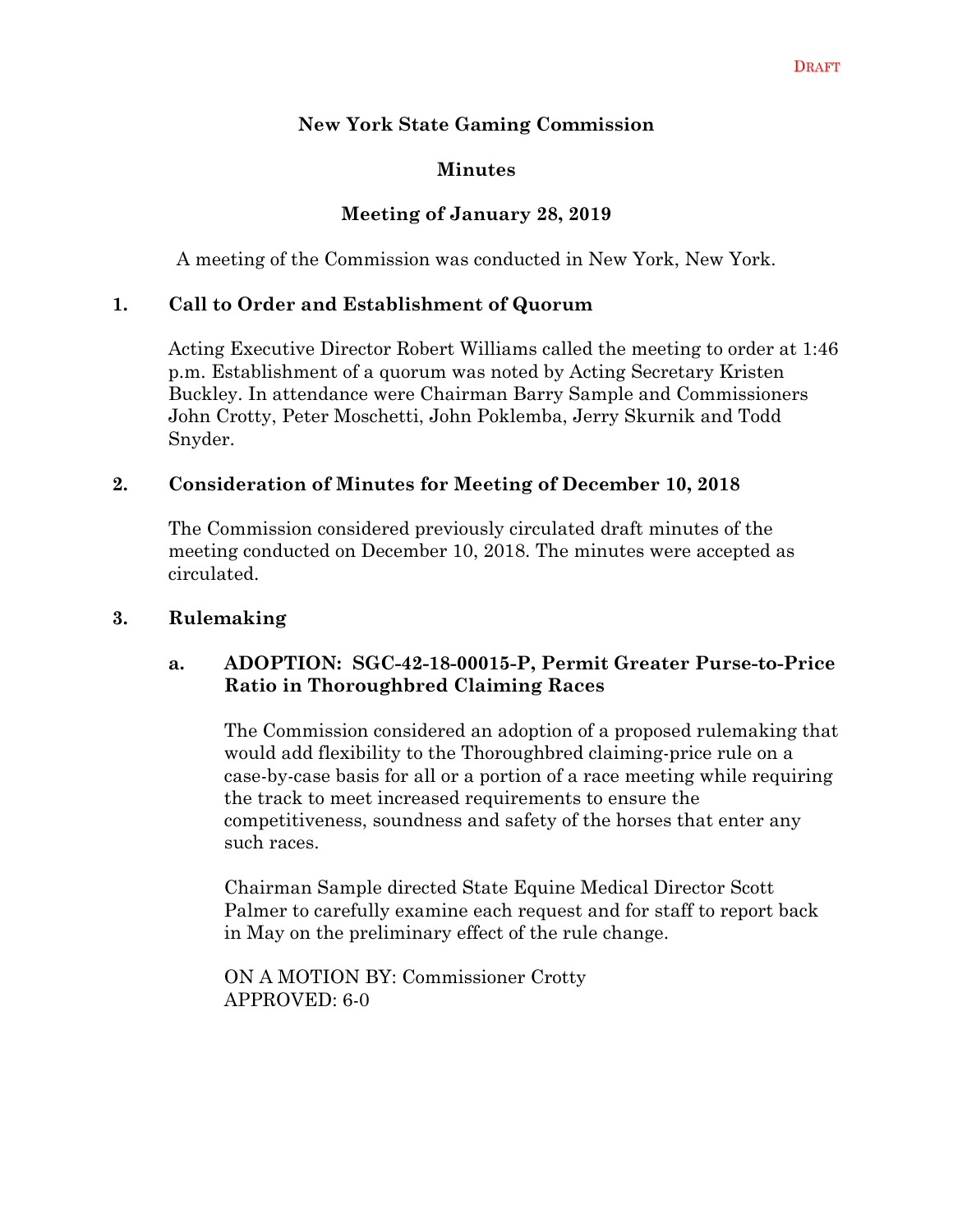#### **b. PROPOSED: Cash 4 Life Rules Amendment**

The Commission considered proposed amendments to rules relating to the Cash 4 Life draw game.

ON A MOTION BY: Commissioner Snyder APPROVED: 6-0

### **c. PROPOSAL: Sports Wagering**

The Commission considered a proposal to enable sports wagering as an authorized casino game.

ON A MOTION BY: Commissioner Moschetti APPROVED: 6-0

### **4. Adjudications**

## **a. In the Matter of Jahmel Stokes**

The Commission, having considered this matter at a meeting conducted pursuant to the judicial or quasi-judicial proceedings exemption of N.Y. Public Officers Law § 108.1, announced that it had agreed on a 6-0 vote to sustain the Hearing Officer's Report and Recommendation that the applicant's license denial be upheld.

### **b. In the Matter of S&S Grocery Mart, Inc.**

The Commission, having considered this matter at a meeting conducted pursuant to the judicial or quasi-judicial proceedings exemption of N.Y. Public Officers Law § 108.1, announced that it had agreed on a 6-0 vote to sustain the Hearing Officer's Report and Recommendation that the entity's license be revoked and that the period from the date of suspension to the Commission's final determination be the term of license suspension.

#### **c. In the Matter of Sanam Petroleum Corp.**

The Commission, having considered this matter at a meeting conducted pursuant to the judicial or quasi-judicial proceedings exemption of N.Y. Public Officers Law § 108.1, announced that it had agreed on a 6-0 vote to sustain the Hearing Officer's Report and Recommendation that the entity's license be revoked and that the period from the date of suspension to the Commission's final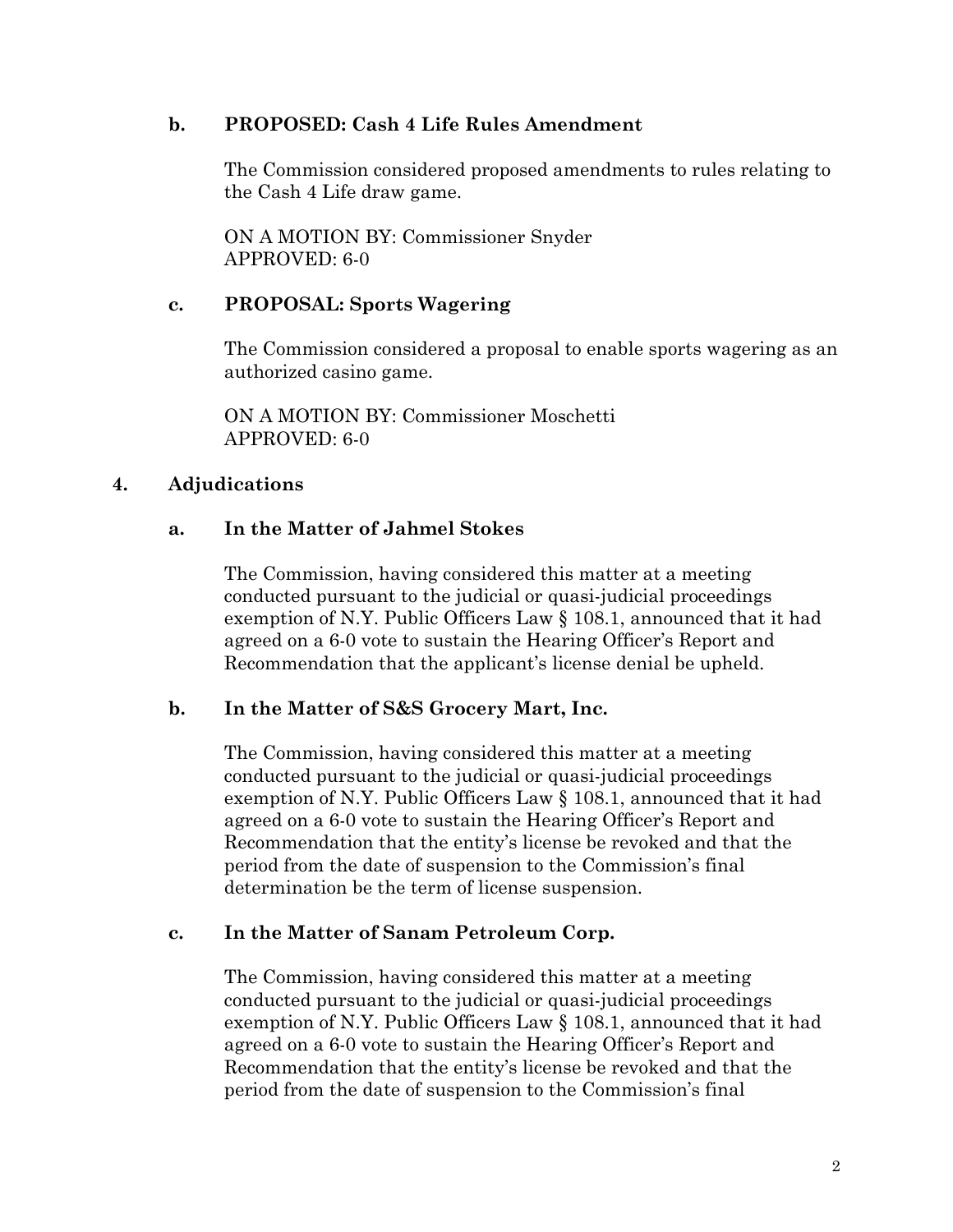determination be the term of license suspension. The Commission also clarified that the Hearing Officer's Report applied to the licensed entity.

#### **d. In the Matter of BP-BAPS Enterprises Inc.**

The Commission, having considered this matter at a meeting conducted pursuant to the judicial or quasi-judicial proceedings exemption of N.Y. Public Officers Law § 108.1, announced that it had agreed on a 6-0 vote to sustain the Hearing Officer's Report and Recommendation that the entity's license be revoked and that the period from the date of suspension to the Commission's final determination be the term of license suspension. The Commission also clarified that the Hearing Officer's Report applied to the licensed entity.

### **e. In the Matter of Harguru Nanak Petroleum Corp.**

The Commission, having considered this matter at a meeting conducted pursuant to the judicial or quasi-judicial proceedings exemption of N.Y. Public Officers Law § 108.1, announced that it had agreed on a 6-0 vote to sustain the Hearing Officer's Report and Recommendation that the entity's license be revoked and that the period from the date of suspension to the Commission's final determination be the term of license suspension. The Commission also clarified that the Hearing Officer's Report applied to the licensed entity.

### **f. In the Matter of 3rd Ave Deli and Grill Corp.**

The Commission, having considered this matter at a meeting conducted pursuant to the judicial or quasi-judicial proceedings exemption of N.Y. Public Officers Law § 108.1, announced that it had agreed on a 6-0 vote to grant the Office of Commission Counsel's Motion for Summary Judgment finding that the entity's lottery sales agent license should be revoked. The Commission also announced that Findings and Order would be forthcoming.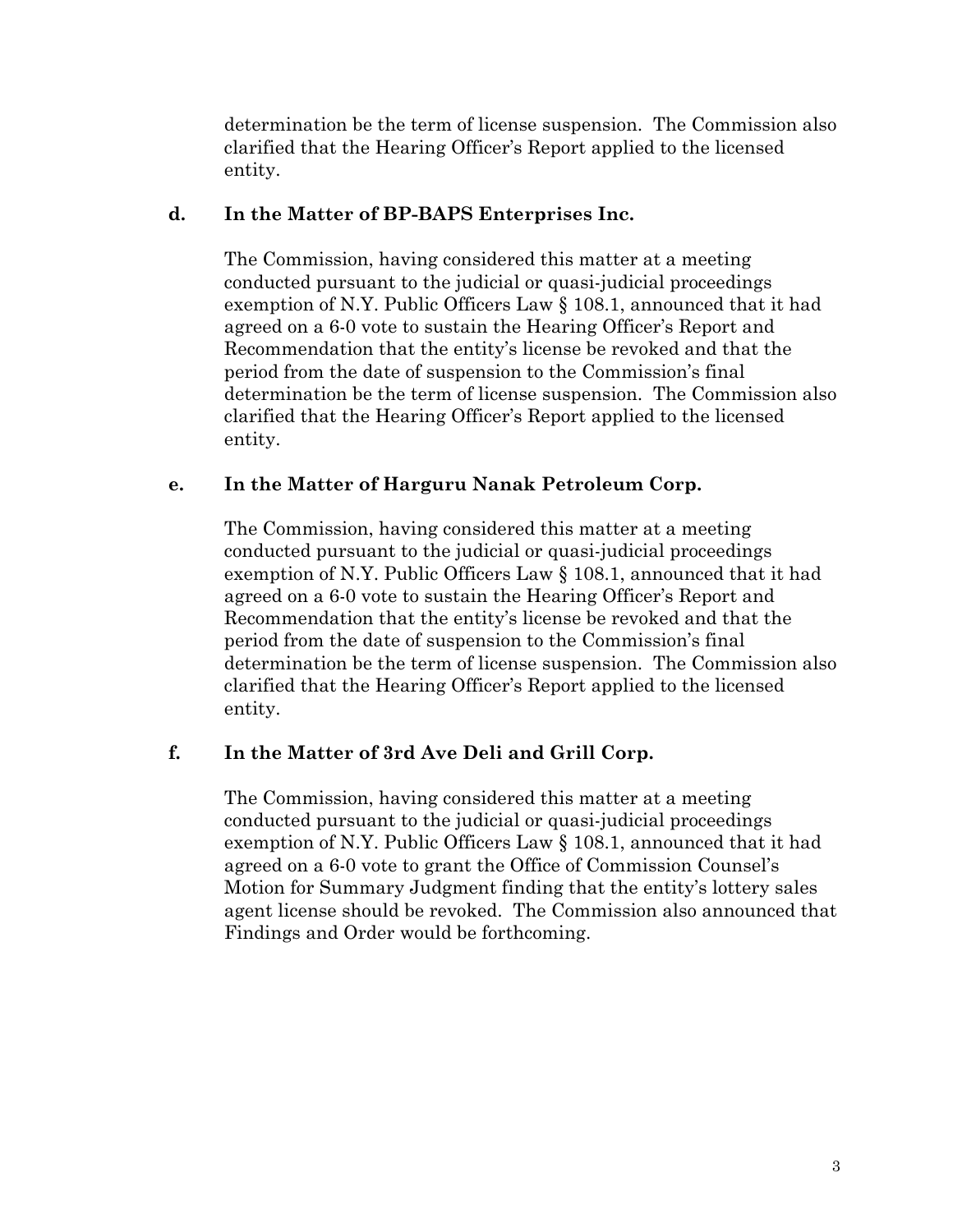### **5. Consideration of MGM Yonkers, Inc. to conduct harness racing, simulcasting, account wagering on horseracing and video lottery gaming at Yonkers Raceway**

#### **a. Harness Licensing**

The Commission considered and approved, on a 6-0 vote, the application of MGM Yonkers to conduct harness racing in 2019, effective as of the date the purchase transaction closes.

ON A MOTION BY: Commissioner Skurnik APPROVED: 6-0

#### **b. Simulcasting and Account Wagering Licenses**

The Commission considered and approved, on a 6-0 vote, the application of MGM Yonkers to conduct simulcasting and account wagering on horseracing in 2019, effective as of the date the purchase transaction closes.

ON A MOTION BY: Commissioner Snyder APPROVED: 6-0

### **c. Video Lottery Gaming**

The Commission considered and approved, on a 6-0 vote, the application of MGM Yonkers for a video lottery gaming license and the issuance of an operation certificate to conduct video lottery gaming at Yonkers Raceway, effective as of the date the purchase transaction closes.

ON A MOTION BY: Commissioner Poklemba APPROVED: 6-0

### **d. Material Debt Transactions**

The Commission considered and approved, on a 6-0 vote, the request of MGM Yonkers to approve material debt transactions in regard to the merger transaction and of the related acquisition of real property and interests.

ON A MOTION BY: Commissioner Snyder APPROVED: 6-0